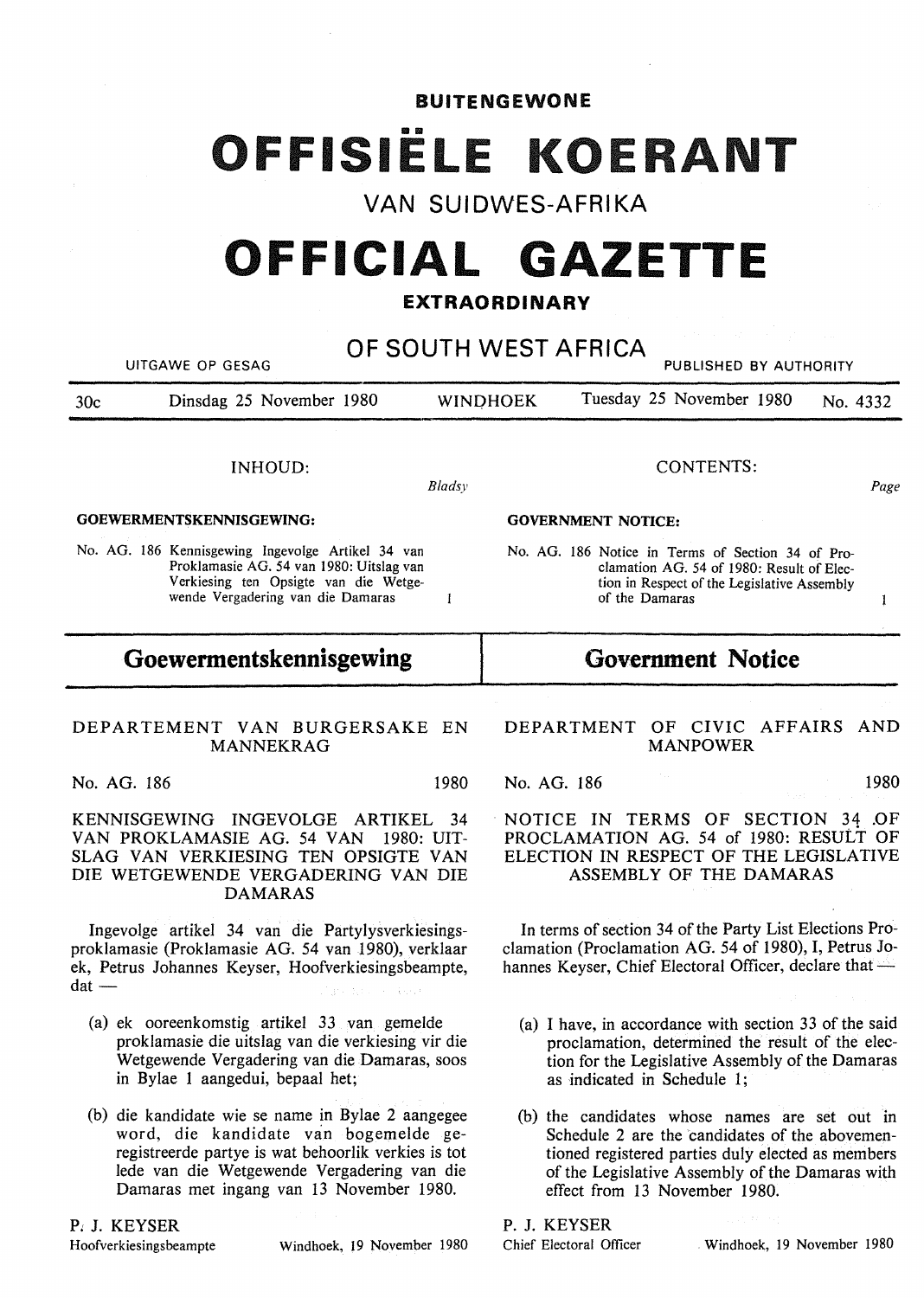# BYLAE 1

WETGEWENDE VERGADERING VAN DIE DAMARAS

- (1) Totale getal stemme getel 20 417
- (2) Kwota 510  $\frac{1}{2}$  Kwota 510  $\frac{1}{2}$
- (3) Die aantal stemme op die geregistreerde partye uitgebring is soos volg:
	- (i) Damara-Raad ................ 11 677
	- (ii) Damara Uitvoerende Komitee ....... 449
	- (iii) South West Africa People's ...... 8 291 Democratic United Front
- (4) Die aantal kandidate van bogemelde geregistreerde partye wat tot behoorlik verkose lede van die Wetgewende Vergadering van die Damaras verklaar moet word, is soos volg:

Damara-Raad

 $23$  MeV and the second sets

Damara Uitvoerende Komitee

1

South West Africa People's Democratic United Front

16

#### BYLAE 2

### NAME VAN VERKOSE KANDIDATE

#### *Damara-Raad*

- 1. Justus Garoëb
- 2. Johannes Isaak Hendricks
- 3. Simson Immanuel Gobs
- 4. Festus Aseb
- 5. Gottfriedt Uiseb
- 6. Justus Tsuseb
- 7. Simson Tjongarero
- 8. Simson Auchab

## SCHEDULE 1

# LEGISLATIVE ASSEMBLY OF THE DAMARAS

- (1) Total number of votes counted 20 417
- (2) Quota 510
- (3) The number of votes polled for the registered parties is as follows:
	- (i) Damara-Raad ................ 11 677
	- (ii) Damara Uitvoerende Komitee ....... 449
	- (iii) South West Africa People's ....... 8 291 Democratic United Front
- (4) The number of candidates of the abovementioned registered parties that must be declared duly elected members of the Legislative Assembly of the Damaras, are as follows:

Damara-Raad

23 March 2014

Damara Uitvoerende Komitee

1

South West Africa People's Democratic United Front

16

#### SCHEDULE 2

#### NAMES OF ELECTED CANDIDATES

#### *Damara-Raad*

- 1. Justus Garoëb
- 2. Johannes Isaak Hendricks
- 3. Simson Immanuel Gobs
- 4. Festus Aseb
- 5. Gottfriedt Uiseb
- 6. Justus Tsuseb
- 7. Simson Tjongarero
- 8. Simson Auchab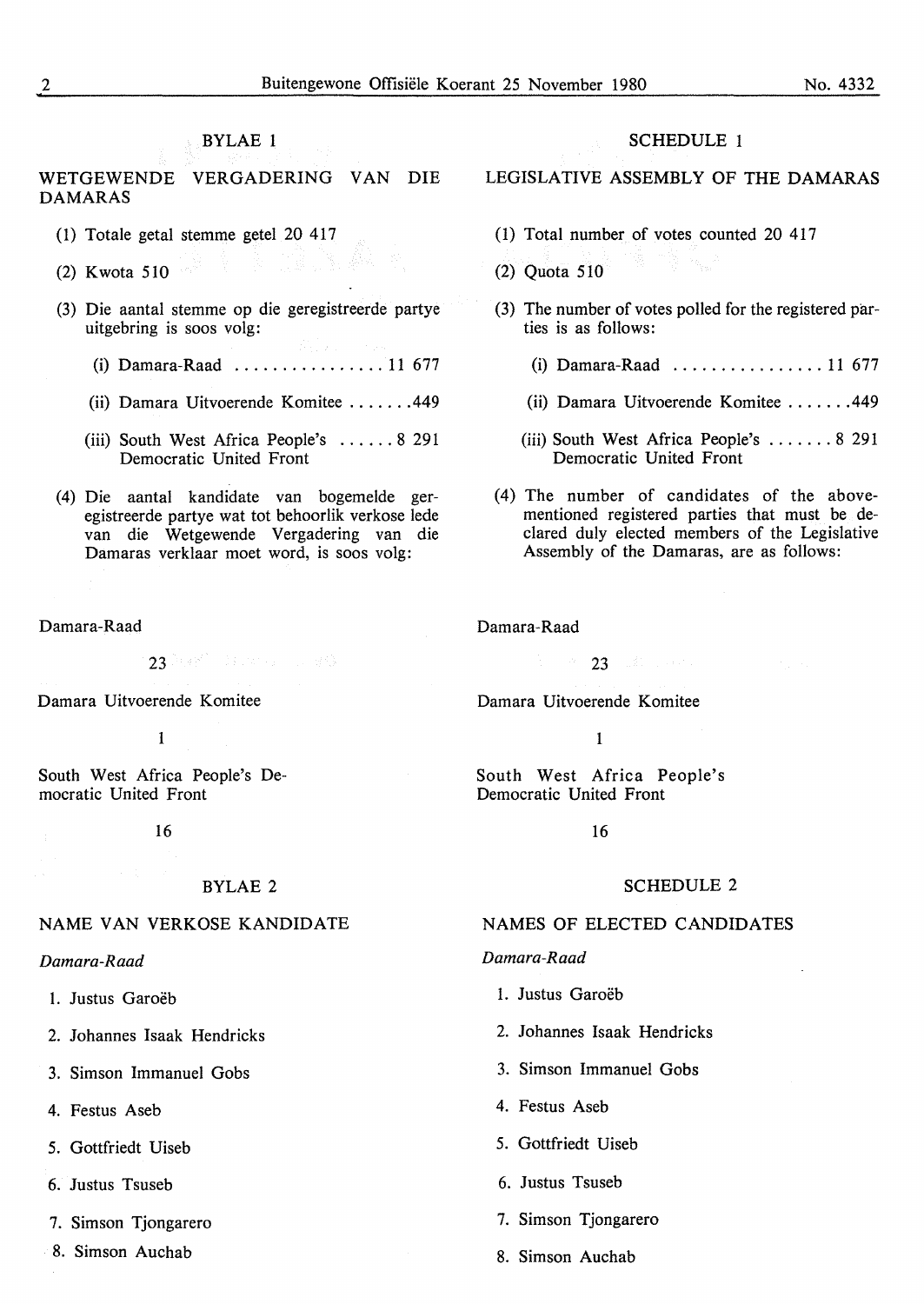| 9. Abraham Gariseb                                    |
|-------------------------------------------------------|
| 10. Joseph Hoaeb                                      |
| 11. Paul Umub                                         |
| 12. Eduard Garoëb                                     |
| 13. Edie Taurob                                       |
| 14. Ismael Gawanab                                    |
| 15. Jakob Basson                                      |
| 16. Josef Pritzel                                     |
| 17. Matheus Hoëb                                      |
| 18. Petrus Ukongo                                     |
| 19. Phillipus Hoakhaub                                |
| 20. Alberth Gurirab                                   |
| 21. Elias Taniseb                                     |
| 22. Stanislaus Keib                                   |
| 23. Naftalie Soroseb                                  |
| Damara Uitvoerende Komitee                            |
| 1. Kephes Harry Conradie                              |
| South West Africa People's<br>Democratic United Front |
| 1. Jeftha Mu-ui Eixab                                 |
| 2. Joseph Max Haraseb                                 |
| 3. Richard Xoagub                                     |
| 4. Herbert Albert Conradie                            |
| 5. Johannes Gaseb                                     |
| 6. Johannes Skrywer                                   |
| 7. Mattheus Goagoseb                                  |
| 8. Paul Manfried Kuruseb                              |
| 9. Albertus Naseb                                     |
| 10. John Andrew Kelly                                 |
| 11. Abraham Göagoseb                                  |

12. Joas Doeseb

- 9. Abraham Gariseb
- 10. Joseph Hoaeb
- 11. Paul Umub
- 12. Eduard Garoëb
- 13. Edie Taurob
- 14. Ismael Gawanab
- 15. Jakob Basson
- 16. Josef Pritzel
- 17. Matheus Hoëb
- 18. Petrus Ukongo
- 19. Phillipus Hoakhaub
- 20. Alberth Gurirab
- 21. Elias Taniseb
- 22. Stanislaus Keib
- 23. Naftalie Soroseb

## *Damara Uitvoerende Komitee*

1. Kephes Harry Conradie

*South West Africa People's Democratic United Front* 

- 1. Jeftha Mu-ui Eixab
- 2. Joseph Max Haraseb
- 3. Richard Xoagub
- 4. Herbert Albert Conradie
- 5. Johannes Gaseb
- 6. Johannes Skrywer
- 7. Mattehus Goagoseb
- 8. Paul Manfried Kuruseb
- 9. Albertus Naseb
- 10. John Andrew Kelly
- 11. Abraham Göagoseb
- 12. Joas Doeseb